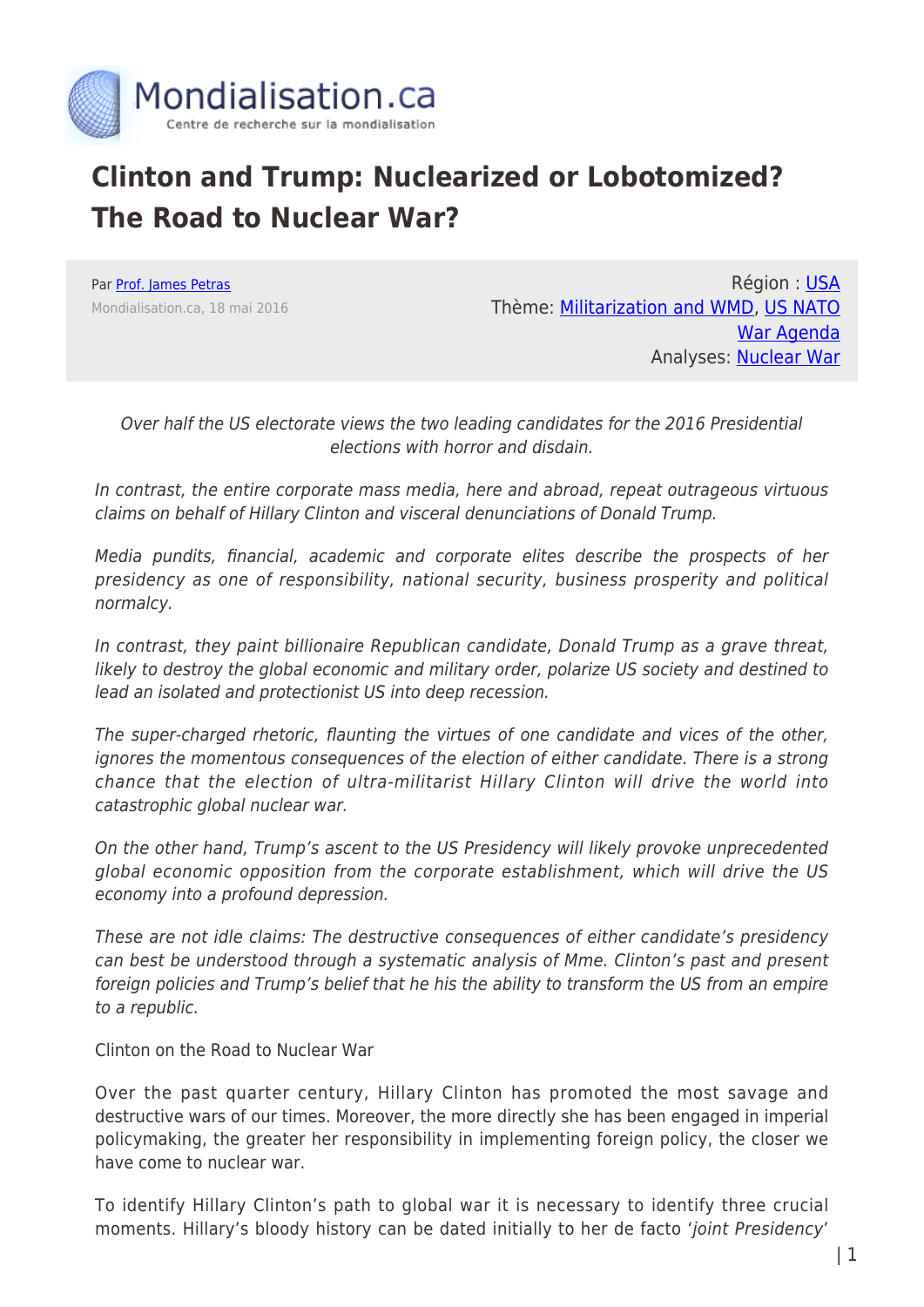with husband Bill Clinton (1993 – 2001).

Stage One: The Conjugal Militarist Presidency (1993 – 2001)

During Hilary Clinton's joint presidency with William Clinton (the Billary Regime) the First Lady actively promoted an aggressive militarized takeover of Eastern Europe, the Balkans, the Middle East and Eastern Africa – often under her favorite messianic doctrine of 'humanitarian intervention and regime change'.

This justified the relentless bombing of Iraq, destroying its infrastructure and blockading its population into starvation while preparing to carve its territory into ethnic and religious divisions. Over 500,000 Iraqi children were murdered as proudly justified by then-Secretary of State Madeline Albright (1997 – 2001) and lauded by the Clintons.

In the same manner, Yugoslavia was bombed by the US humanitarian coalition air forces and cruise missiles over 1,000 times from March 24 to June 11, 2009 in the course of subdividing the country into five backward 'ethnically cleansed' mini-states. Thousands of factories, public buildings, bridges, passenger trains, radio stations, embassies, apartment complexes and hospitals were devastated; over a million victims became refugees while hundreds of thousands were wounded or killed.

The Conjugal Presidency successfully carried out the bloodiest war of aggression in Europe since the Nazi invasion during WWII, in order to subdivide an ethnically diverse and industrially advanced federation whose independent foreign policies had angered the Western corporate empire.

The Clintons launched the military invasion of Somalia (in East Africa) to impose a vassal regime, leading to the death of many thousands and a regional imperial war. Faced with desperate popular resistance from the Somalis, the Clintons were forced to withdraw US troops and bring in thousands of Sub-Saharan African and Ethiopian mercenaries – whose death would pass unnoticed among the US electorate.

From 1992 through 2001 the Clinton war machine helped set up the Yeltsin kleptocratic vassal state in Russia facilitating the greatest peace-time pillage of state resources in world history.

In the post-Soviet breakup era, over 1 trillion dollars of former public assets were seized especially by US and British-allied Zionist gangsters, Clinton-affiliated officials and 'academics' and Wall Street bankers. Under Clinton's vassalage the entire Soviet public health system was eliminated and Yeltsin's Russia experienced a population decline of 4.3 million citizens, mostly due to diseases, alcohol and drug toxicity, suicide, malnutrition, unemployment and loss of wages, pensions and and an unprecedented epidemic of tuberculosis and infectious diseases once thought wiped out, like syphilis and diphtheria.

Senator Hillary Clinton: War Crimes by Association- January 3, 2001 to January 21, 2009

During the George W. Bush dynastic regime, Mme. Senator Clinton supported the US war machine 'sowing death and destruction to the four corners of the earth' (to quote Bush Ir.). millions in Iraq and Afghanistan died or fled in terror. Bush had only deepened and expanded the mayhem that the Clinton Conjugal Presidency had begun a decade earlier.

Mme. Senator Clinton promoted the US direct and unprovoked invasion and occupation of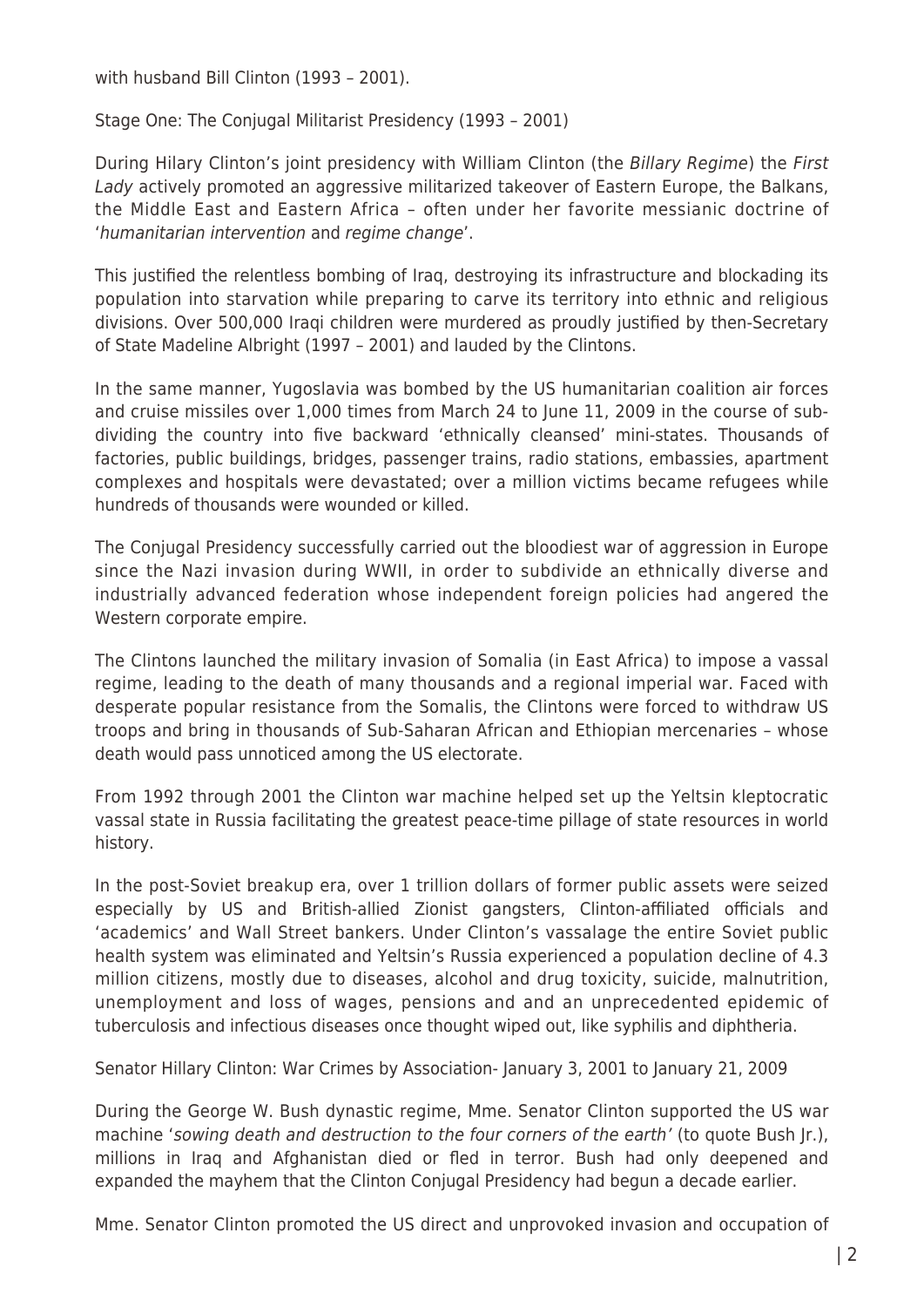Iraq and the war in Afghanistan. Mme. Senator Clinton embraced crippling economic sanctions against Iran and she blessed Israel's military assault against Palestinians in the West Bank and Gaza and Israeli massacres in Lebanon.

Mme. Senator Clinton supported President Junior Bush's aborted coup against Venezuelan President-elect Hugo Chavez (2002), a prelude to the coup attempts in Latin America that she directed later as US Secretary of State.

Hillary Clinton's Senatorial term served as a transition linking her initial joint presidential period of wars of conquest onto the next period. As US Secretary of State under President Obama she aggressively promoted global military supremacy.

Secretary of State Hillary Clinton: Naked Militarism Unleashed (2009 – 2014)

Whatever restraints Mme. Clinton faced as Senator dissolved as she ran amok during her term as Secretary of State. Across Europe, Africa, Latin America and the Middle East, Hillary Clinton bombed, massacred and dispossessed millions of families, shredding entire societies and dismantling the institutions of organized civil life for scores of millions. She never balked at the prospect of ethnocide and even joked that NATO might become 'Al Queda's Air Force' as she pushed for a 'no-fly zone' over Syria.

A wild-eyed cackle echoed down the marbled corridors as the Foggy Bottom turned into a psycho- ward.

Mme. Secretary promoted the terror mercenary brigades invading Syria in a bid to 'regime change' the secular government of Al Assad, driving several million Syrian refugees into flight. Entire ancient Syrian Christian communities were wiped out under her reign of 'regime change'.

Mme. Secretary Clinton directed US air force bombers and missiles to buttress the despotic Saudi monarch's drive to obliterate Yemen.

Clinton unleashed the most savage bombing against Libya destroying the country and leading to the ethnic cleansing of a million and a half of Sub-Sahara workers and Black Libyans of sub-Saharan descent.

Under the aegis of murderous jihadi warlords and tribal chiefs, Mme. Clinton joked over the torture death of the wounded captive President Gadhafi, whose nauseating, almost pornographic murder by anal impalement was documented as a kind of 'regime-change' snuff film. Less known is the earlier, almost Old Testament-type slaughter of several of Gadhafi's non-political children and five small grandchildren by a deliberate US missile strike aimed at 'teaching the dictator' that even his smallest grandchild cannot be hidden.

Mme. Clinton, who bragged that her Biblical role-model is the ethnocidal Queen Ester, has declared unconditional support for Israel's war crimes against Palestinians in Gaza, the West Bank and among the diaspora. Hillary endorsed and defended Israeli torture and prison camps for children, the elderly and the homeless.

Mme. Secretary sent her criminal sub-secretary Victoria Nuland (an unreconstructed Neo-Con holdover from the Bush Administration) to orchestrate the violent putsch in the Ukraine. Millions from Ukraine's huge ethnic Russian population were dispossessed from the Donbas region. Mme. Clinton had sought to convert Russian strategic military assets in Crimea to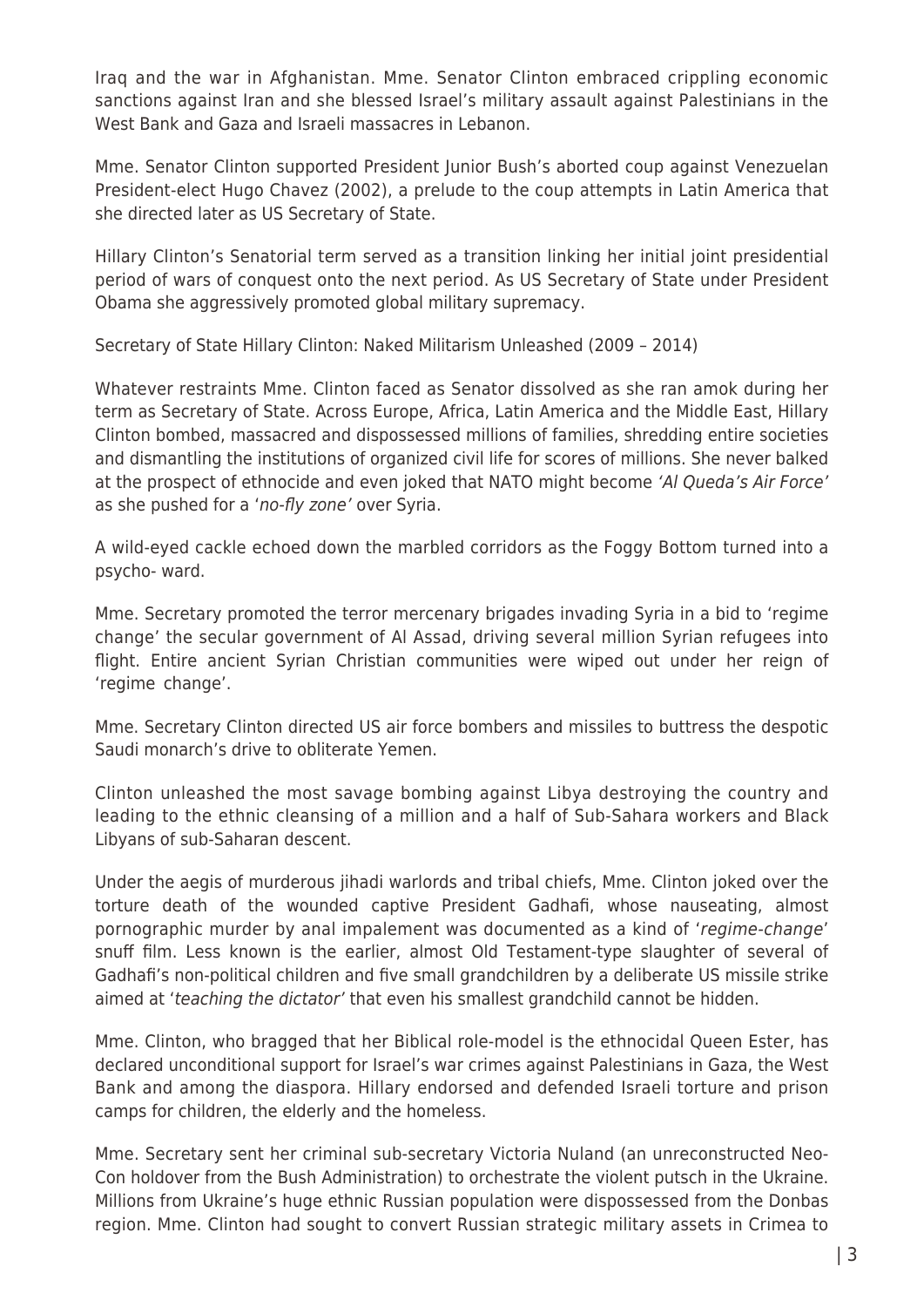US-NATO bases aimed at Moscow, causing the residents of Crimea to overwhelmingly reject the coup and vote to re-join Russia.

The forceful intervention by Russian President Vladimir Putin prevented Mme. Clinton's ethnic cleansing power grab in Crimea and the Donbas. The US retaliated by pushing for massive European Union economic sanctions against Russia.

Consistent with her pitiless Biblical role model, Mme. Clinton openly threatened to obliterate Iran with a nuclear war and incinerate 76 million Iranians to please her Uncle Netanyahu – a demented process that would poison a hundred million Arabs and perhaps a few million Israelis. Even the insane Israeli 'Samson option' was never dreamt of being ordered from Washington, DC!

During her tenure as Secretary of State, Mme. Clinton actively obstructed any diplomatic moves to achieve a US-Iran agreement on nuclear technology, parroting the Israeli militarist solution against regional rivals!

Mme. Clinton has remained an unrepentant enemy to the emerging independent Latin American governments. In search of vassal states, Clinton promoted successful military coups in Honduras and Paraguay, but was defeated in Venezuela. She proudly touts the death squad regime in Honduras among her foreign policy successes.

Mme. Hillary backed the death squad and narco-regimes in Colombia and Mexico, which killed over a hundred thousand civilians.

On the path to global war, Mme. Militarist has prepared to encircle Russia, stationing nuclear weapons in the Balkans and Poland. She promised that missiles would be placed in south central Europe and Ukraine.

Clinton raised the nuclear ante by hysterically claiming that the elected Russian President Vladimir Putin was 'worse than ISIS'… 'worse' than Hitler.

Repeatedly threatening global war and actually making aggressive regional war should clearly have marked Mme. Hillary Clinton as unfit for the Presidency of the United States. She is politically, intellectually and emotionally unable to deal realistically with an independent Russia and any other independent power, including China and Iran. Her monomania is a course of violent 'regime changes', unable to evaluate any of the catastrophes her policymaking has in fact already produced.

Hillary Clinton was the proud author and director of the so-called US 'pivot to Asia'. Clinton's 'pivot' has led to a massive buildup of the US air and naval forces surrounding China's maritime routes to its global markets and access to essential raw materials.

Clinton's hyper-militarism expanded US war zones to cover Australia, Japan and the Philippines, greatly heightening tensions and increasing the possibility of a military provocation leading to nuclear war with China.

No US presidential contender, past or present, has engaged in more offensive wars, in a shorter time, uttering greater nuclear threats than Mme. Hillary Clinton. That she has not yet set off the nuclear holocaust is probably a result of the Administrative constraints imposed on the Mme. Secretary of State by the less blood-thirsty President Obama. These limitations will end if and when Mme. Hillary Clinton is 'elected' President of the United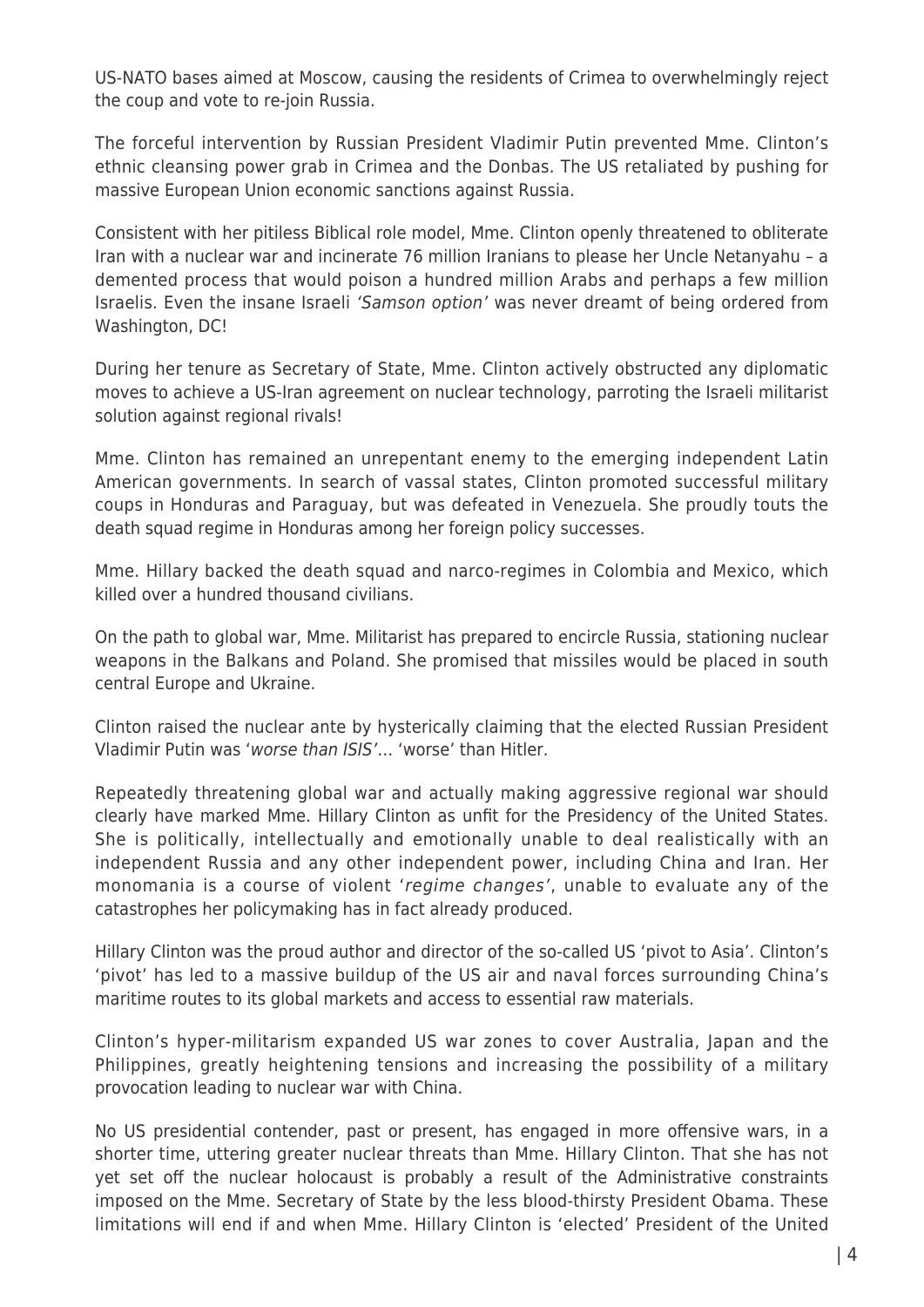States in a process that the electorate increasingly knows is 'rigged' toward that outcome.

## Donald Trump: the Peaceful Road to Recession

In sharp contrast to the militarist Mme. Clinton, Donald Trump, 'the Businessman', has adopted a relatively peaceful approach to international politics for an American presidential candidate in the current era.

'Businessman' Trump envisions productive negotiations with Russian President Putin. Employing his loudly trumpeteddeal-making genius to benefit the United States, Trump predicts economic and diplomatic successes with Russia, China and other major powers.

Angered at US military allies enjoying decades of US Treasury largesse, a President Trump promises to withdraw US military bases from Asia and Europe and demanding that overseas allies 'pony-up' for their own defense.

What the war mongers in the mass media, academia and Washington bureaucracy, dismiss as 'Trump's isolationism', The Businessman describes as rebuilding America by converting overseas military spending into domestic infrastructure projects and 'real' jobs in America.

Trump's 'America First' policy, under his 'Make America Great Again' slogan, does not envision wars of conquest against Muslim countries, especially since they have already led to massive floods of Muslim refugees, threatening trade and stability, and Trump opposition to the entry of more Muslim refugees into the US. Trump's foreign policy of limited military goals and warfare is diametrically opposed to Clinton's total war strategy. Trump, ridiculed by his rivals for 'his small hands', does not appear to have Hillary's itchy trigger finger on the nuclear button!

Trump mouths contradictory economic statements, especially his proposals to "rebuild America", while operating in the framework of an imperial system. As President of the United States, his protectionist policies will come into direct confrontation with US and global 'finance and monopoly capitalism' and will likely lead to systematic disinvestment and a disastrous economic collapse or, more likely, the Businessman-President's capitulation to the status quo.

The problem is not Trump's pledges to tax the rich (as he occasionally promises) , or expand Social Security (as he claims), but his failure to admit that these policies would lead to massive flight by the capitalist elite to avoid taxes. The major threat is that, if Trump follows-up on his America-First policies, there will be massive capital resistance and a Congressional revolt by both finance-dominated political parties, which will paralyze any hope for his economic agenda.

Without political independence to implement his domestic economic agenda, Trump will have to face a massive investment and lending revolt from capitalists and bankers who would be very willing to drive the fragile economy into a major recession – threatening a kind of 'domestic economic sabotage'.

Trump's Republican Party (and certainly the Democrats) will never support a program which will force multi-national capital to sacrifice its reliance on cheap overseas labor and double digit profits in order to create American jobs and employ American workers at living wages.

A President Trump would not even secure a handful of Congressional votes to increase taxes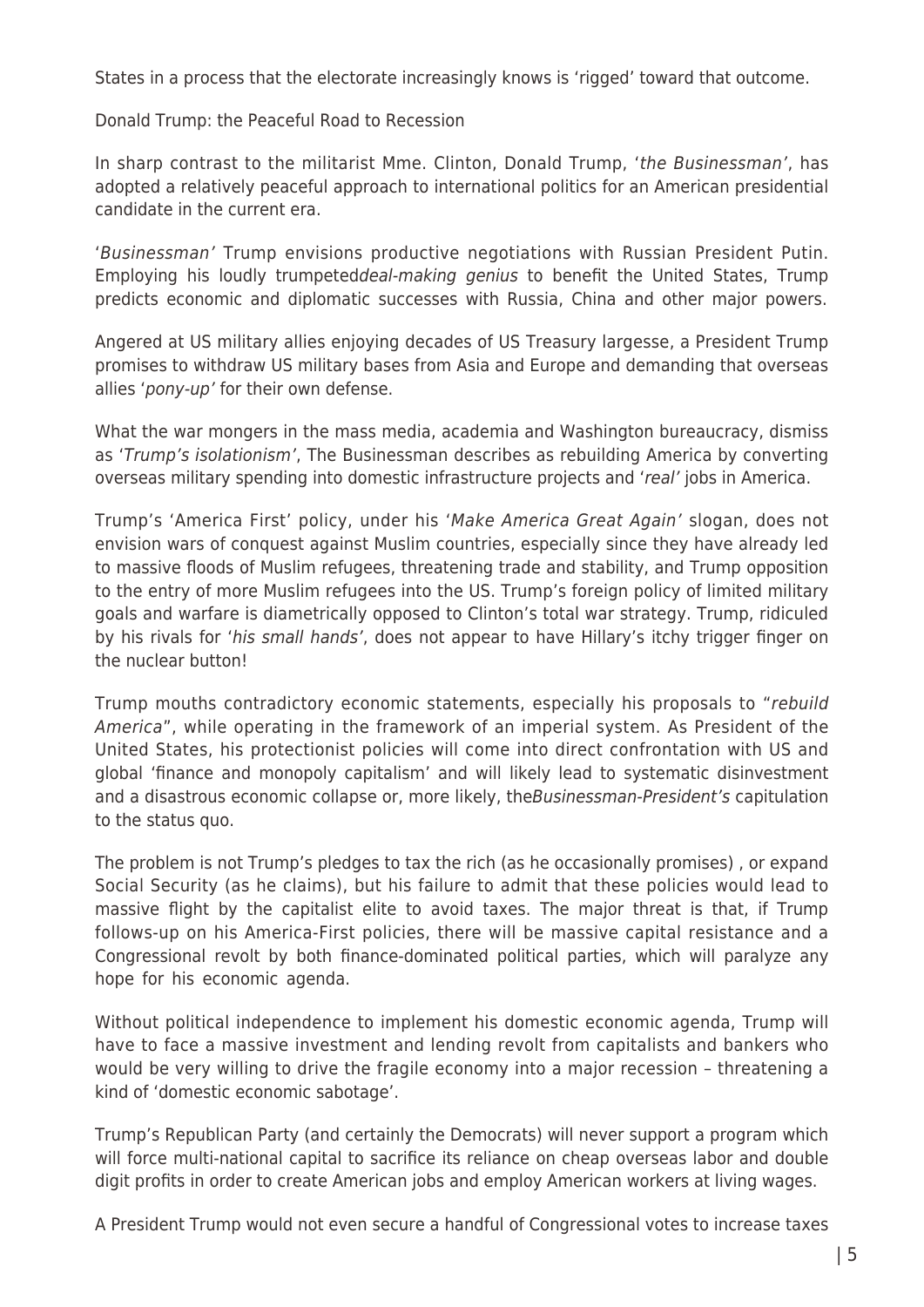on plutocrats to fund his proposed large-scale public works, infrastructure and job creation projects.

The Businessman President would face the full fury of the powerful military-industrial-high tech complex if and when he attempted to retire US global military forces from Europe, Asia, the Middle East and Africa.

The non-politician Trump's historic rise to national political prominence has its roots in the ideas and values of the majority of working people who have been marginalized to the fringes by the media moguls and Wall Street riff-raff. Today Trump's themes and ideas resonate with the mainstream of voters.

Several dominant ideas circulate in his speeches and interviews.

First, Trump rejects 'globalization' (the watered-down PR term for imperialism) and 'free trade' (a euphemism for the transfer of profits extracted from US workers to business investment abroad).

Trump's narrative resonates with the recent anti-Wall Street 'Occupy' movements opposing the power of 0.1% super rich against the vast majority.

Secondly, Trump embraces economic nationalism in his slogan "Make American Great Again". Too many American workers and their families resent having been exploited, maimed and slaughtered to serve multiple wars in the Middle East, Asia and Europe for the interests of US warlords, bankers, Zionists and other imperial royalties. Trump argues that the entire inflated security and corporate welfare system has led to an untenable debt payments spiral.

The third theme that draws millions is Trump's notion that the US should reject the policy of serial 'regime change'. We should not initiate and engage in perpetual overseas wars against Muslim countries as a way to avoid domestic attacks by individual terrorists. During an early foreign policy debate, Trump shocked the political establishment when he accused the Bush Administration of deliberately lying the country into the disastrous invasion of Iraq. This 'truth-telling' elicited wild applause from the mass Republican electorate.

Trump's goal is to strengthen American civilization and avoid provoking more 'clashes of civilizations'…

The fourth, and probably most attractive, message to most Americans is Trump's powerful assault on Washington and Wall Street elites and their academic and media apologists.

Millions of Americans have been disgusted with the Bushes, Clintons and Obamas, as well as the Morgans, Goldman Sachs and Paulsons, whose policies have exacerbated class inequalities through multiple banking swindles and financial crashes, all 'bailed out' by the American tax payers.

Fifth, Trump's loud, brash exposure of the mass media's lies and propaganda has resonated with the same deep distrust felt by the American public. His talent for talking directly and bluntly to the public and on the internet has led to his enormous appeal. He does not engage in 'conspiracy' but acknowledges that the Edward Snowden revelations have unmasked the government's deceptions and its program of espionage against the people, destroying the foundations for democratic discourse.